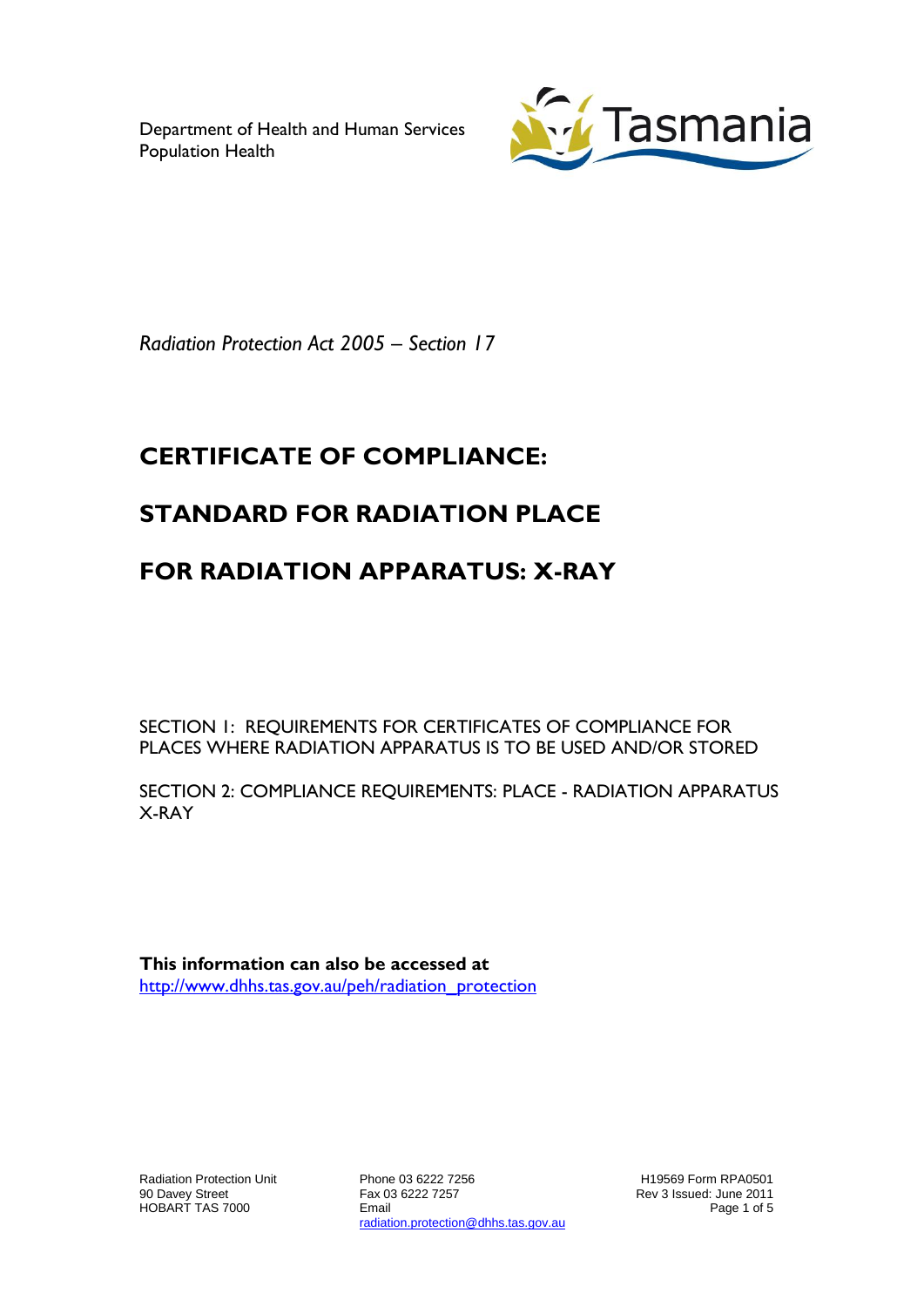## **Section 1 –** REQUIREMENTS FOR CERTIFICATES OF COMPLIANCE FOR PLACES WHERE RADIATION APPARATUS IS TO BE USED AND/OR STORED.

**This Standard is to be used when assessing a place where the following radiation apparatus is to be usually or primarily used and/or stored: Radiation Apparatus, classified on Radiation Protection Act 2005 licences as "X-ray".**

**A "place" is defined in the Radiation Protection Act 2005 as including "vacant land, premises and a vehicle".**

**"premises" is further defined as including**

- **(a) a building or structure; and**
- **(b) land on which a building or structure is situated; and**
- **(c) a part of any such building, structure or land.**

**"vehicle" is defined as meaning anything used for transporting any thing or person by land, water or air.**

**In order for a certificate of compliance to be issued the Place must be shown to fully comply with the requirements in Section 2.**

**Section 2 –** Compliance requirements: Place - Radiation Apparatus Xray

## **1. General**

#### **1.1 Protection of people from radiation exposure when the apparatus is in use**

 The place must be designed with sufficient shielding that no member of the public would receive a radiation dose of more than 20 microsieverts in any four-week period due to the use of the radiation apparatus in that place. This includes areas on the same floor level as the room in which the radiation apparatus -  $x$ -ray is located and on levels above and below this room, if applicable.

Occupancy factors (NCRP report  $147<sup>1</sup>$ ) may be taken into account when assessing compliance with this criterion.

l

<sup>1</sup> NCRP Report No. 147 "Structural shielding design for medical x-ray imaging facilities" 2004, published by the National Council on Radiation Protection and Measurement, Bethesda, Maryland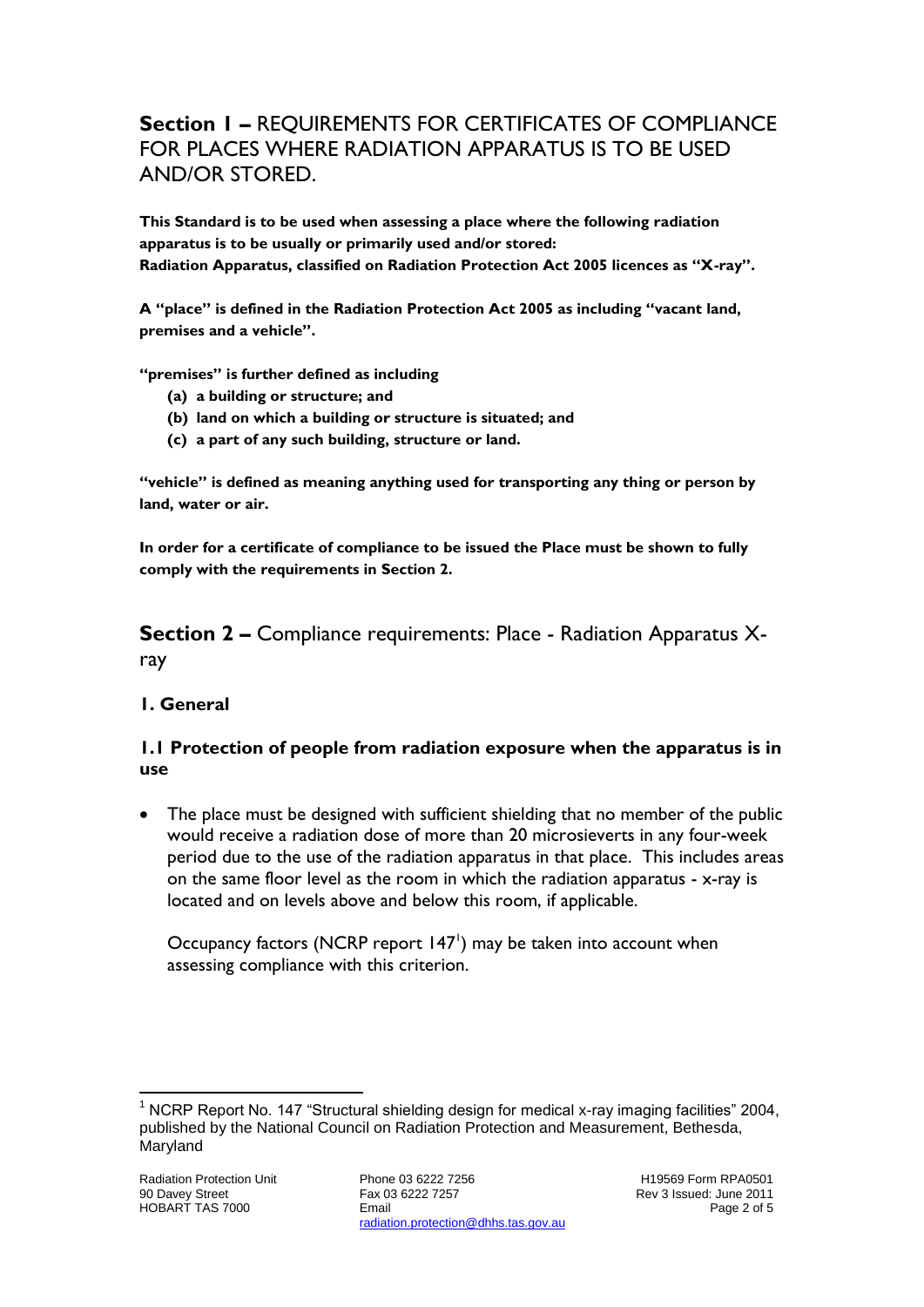## **1.2 Warning signs**

- All entrances to individual rooms or areas where a radiation apparatus x-ray is to be usually or primarily used must bear a radiation warning sign. This sign must consist of a trefoil, in black on a yellow background, with an appropriate warning. Signs must be in compliance with the requirements of Australian Standard AS 1319-1994 *Safety signs for the occupational environment*.
- For mobile x-ray equipment, temporary signs must be situated within the vicinity of the x-ray unit whilst it is in use to ensure that radiography is not interrupted and that members of the public are not exposed to the primary beam or to radiation levels above 20 microsieverts in any four-week period due to the operation of the radiation apparatus in that place.
- No warning sign is required if a unit is solely to be stored in a place and not used but the place must be secure against theft or unauthorized use of the source.

## **1.3 Spatial requirements**

• The room in which the radiation apparatus - x-ray is to be used must be designed so that the operator may stand at least two meters from the tube head or behind a protective barrier that provides equivalent protection from all sources of radiation.

## **2. Additional, specific requirements for:**

## **2.1 Dental diagnostic**

The exposure switch must be positioned so that it can be clearly identified as belonging to a specific x-ray tube and must be protected from inadvertent operation. For example, the exposure switch may be in the room with the x-ray unit and thus in view of the dental practitioner. If an exposure switch is outside the room in which the x-ray tube is located, then the x-ray unit should have a key lock or similar device to ensure that an exposure may be made only when the operator intends this to occur.

## **2.2 Medical diagnostic**

The operator of the x-ray unit must be able to view and to communicate with the patient at all times during the x-ray procedure.

## **2.3 Animal diagnostic**

No additional requirements.

#### **2.4 Non-medical industry or research**

If the radiation apparatus is to be used for industrial radiography, the place must comply with sections 6.1 (fully enclosed site) or 6.2 (partially enclosed site) or 6.3 (open site), as appropriate, of the *Code of Practice for the safe use of industrial radiography equipment (1989)* published by the NHMRC under the *National Health* 

Radiation Protection Unit 90 Davey Street HOBART TAS 7000

Phone 03 6222 7256 Fax 03 6222 7257 Email radiation.protection@dhhs.tas.gov.au

H19569 Form RPA0501 Rev 3 Issued: June 2011 Page 3 of 5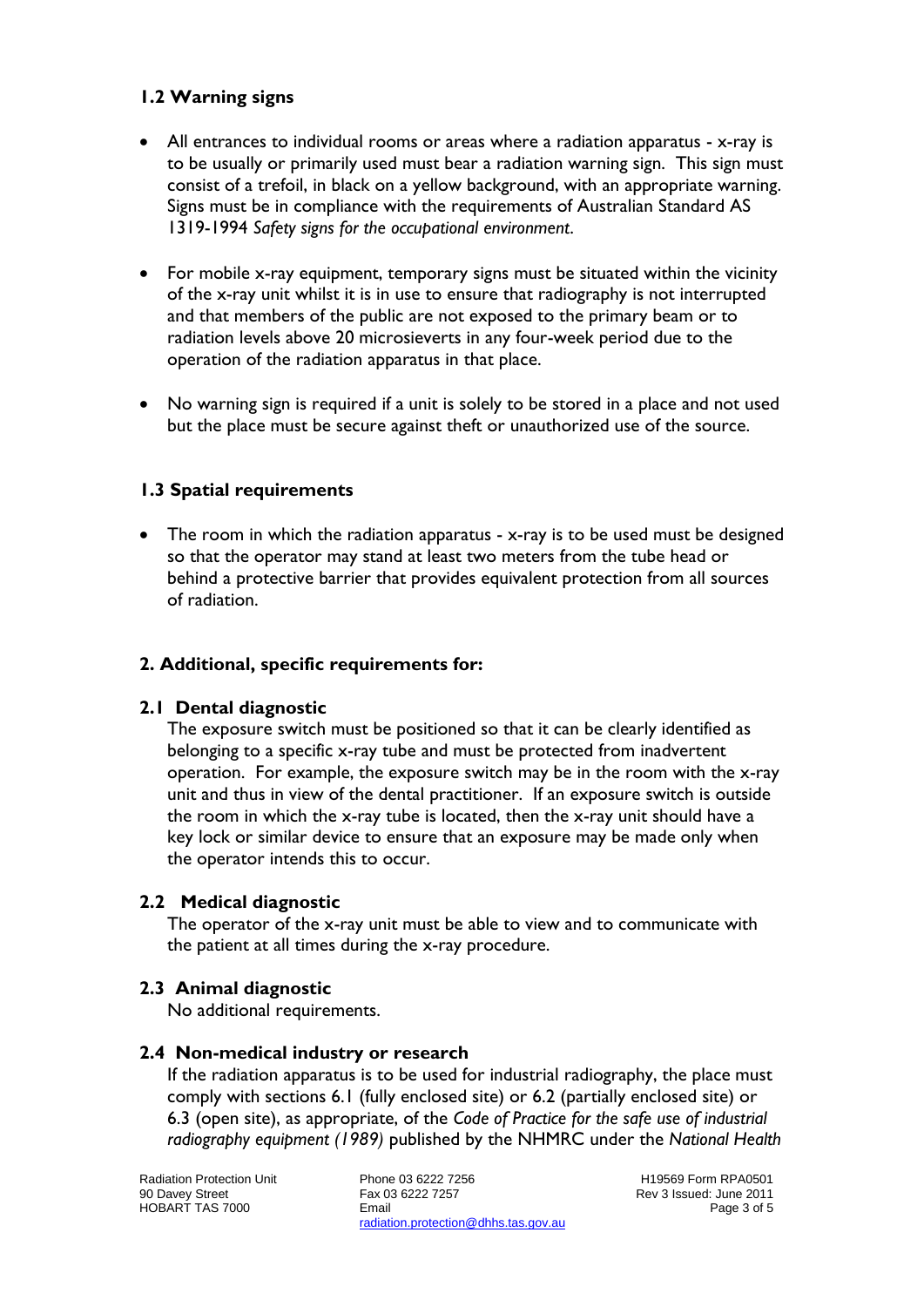*and Medical Research Council Act 1992* of the Commonwealth, as in force immediately before its rescission by the NHMRC.

## **2.5 Medical therapy**

*Additional requirements for a treatment room in which a linear accelerator is used*

#### **2.5.1 Illuminated radiation warning signs for treatment rooms containing linear accelerators**

The entrance to the treatment room must have:

(a) a radiation warning sign, which illuminates *green* when the apparatus is in the ready state. This must contain words that indicate imminent radiation exposure (e.g. 'ready'); and

(b) a radiation warning sign that illuminates *yellow* when the apparatus is in the beam-on state. This must contain words that indicate radiation exposure (e.g. 'beam-on').

Within the treatment room, radiation-warning devices must be activated when the apparatus is in the ready state and beam-on state. Visible devices must contain words to indicate the state of the apparatus and both must be illuminated red.

The radiation warning devices must be fail-safe (i.e. turn the beam off if a device fails), or adequate warning that a device has failed must be indicated, at the control panel, in a clear and unambiguous manner.

#### **2.5.2 Interlocks**

Each door required for radiation shielding must be interlocked to ensure that the exposure cannot be made if the door is open. The entrance to the treatment room must have an interlock. The breaking of an interlock during an exposure must automatically cause the beam to turn off and subsequent reinstatement of this interlock must not automatically turn the beam on.

#### **2.5.3 Last person out button**

There must be a 'last person out button' that is interlocked to ensure that the equipment cannot be put into the loaded state unless the button has been pressed.

The button must be located within the treatment room. The activation of the button must be indicated by an audible signal.

#### **2.5.4 Rooms within treatment rooms**

Any door (such as a door to a walk-in cupboard) opening on to the treatment room other than the main access door must be lockable from the outside. The door must not be able to be deadlocked.

#### **2.5.5 Emergency switch**

Emergency-off switches, which terminate an exposure, must be provided within the treatment room. These switches must be conspicuous, clearly labelled and readily accessible to personnel within the treatment room.

Radiation Protection Unit 90 Davey Street HOBART TAS 7000

Phone 03 6222 7256 Fax 03 6222 7257 Email radiation.protection@dhhs.tas.gov.au

H19569 Form RPA0501 Rev 3 Issued: June 2011 Page 4 of 5